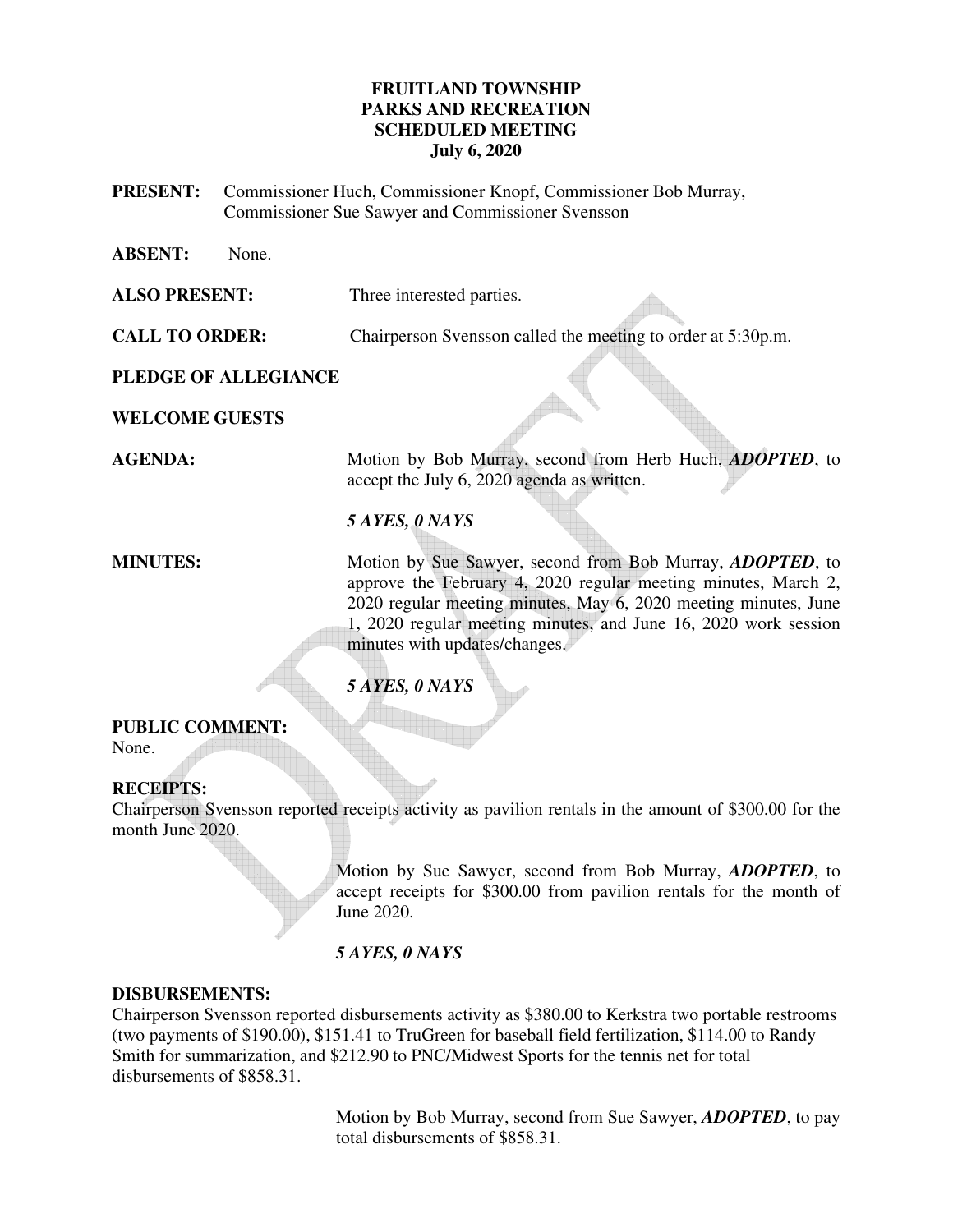# *5 AYES, 0 NAYS*

# *Roll Call Vote: Knopf-Aye, Huch-Aye, Svensson-Aye, Murray-Aye, Sawyer-Aye*

### **UNFINISHED BUSINESS:**

#### **1. Master Plan**

The commissioners discussed quite a bit of the Master Plan. They agreed there are areas that need to go to the Township Board for review as the Parks and Recreation Commission doesn't have accountability for. The commissioners will email Chairperson Svensson regarding any other changes for the Master Plan.

> Motion by Dev Svensson, second by Herb Huch, *ADOPTED*, that with the edits completed to date, Chairperson Svensson will make the changes in the document, she will send them all out for one last look through from everyone, and then it be submitted to the Supervisor to bring to the Board of Trustees for their input, along with the Commission's willingness to work with the Board of Trustees for the sections the Commission does not have accountability for.

# *5 AYES, 0 NAYS*

#### **2. Project update**

Commissioner Sawyer stated that they are waiting for a good day to rent the sod lifter to get the ballfield work completed. Commissioner Murray questioned whether the water had been turned on yet as the field isn't looking as if it's been watered. He also made mention to the commissioners that the trash cans by the lake are full very often because the beach has been used daily, adding that it took more than one phone call for the cans to get emptied. He also made mention of the soccer nets still having not been moved back to the correct position on the fields. All of these things, as well as the moss on the pavilion roofs, will be talked about with Supervisor Jeske.

The commissioners discussed the different kinds of tables that can be purchased. They agreed to purchase the best possible option that they can purchase with their budget, but Commissioner Huch stated that he would like to purchase the stainless tables so they last forever.

> Motion by Lynn Knopf, second from Deb Svensson, *ADOPTED*, to purchase two stationary 48x48 square tables with galvanized frame and single posts from Pilot Rock for a total cost of \$1,342.00 plus shipping.

# *4 AYES, 1 NAY (Huch)*

Commissioner Murray stated that the tennis courts were completed at no cost. He also added that he took care of replacing the tennis net. Commission Murray stated that he has almost everything he needs to complete the cistern, adding that he just needs gravel, which Commission Huch will be getting for him and the project will be completed.

Commissioner Murray stated that the shuffleboard equipment that was approved for purchase at the June meeting doesn't qualify for free shipping or tax exemption.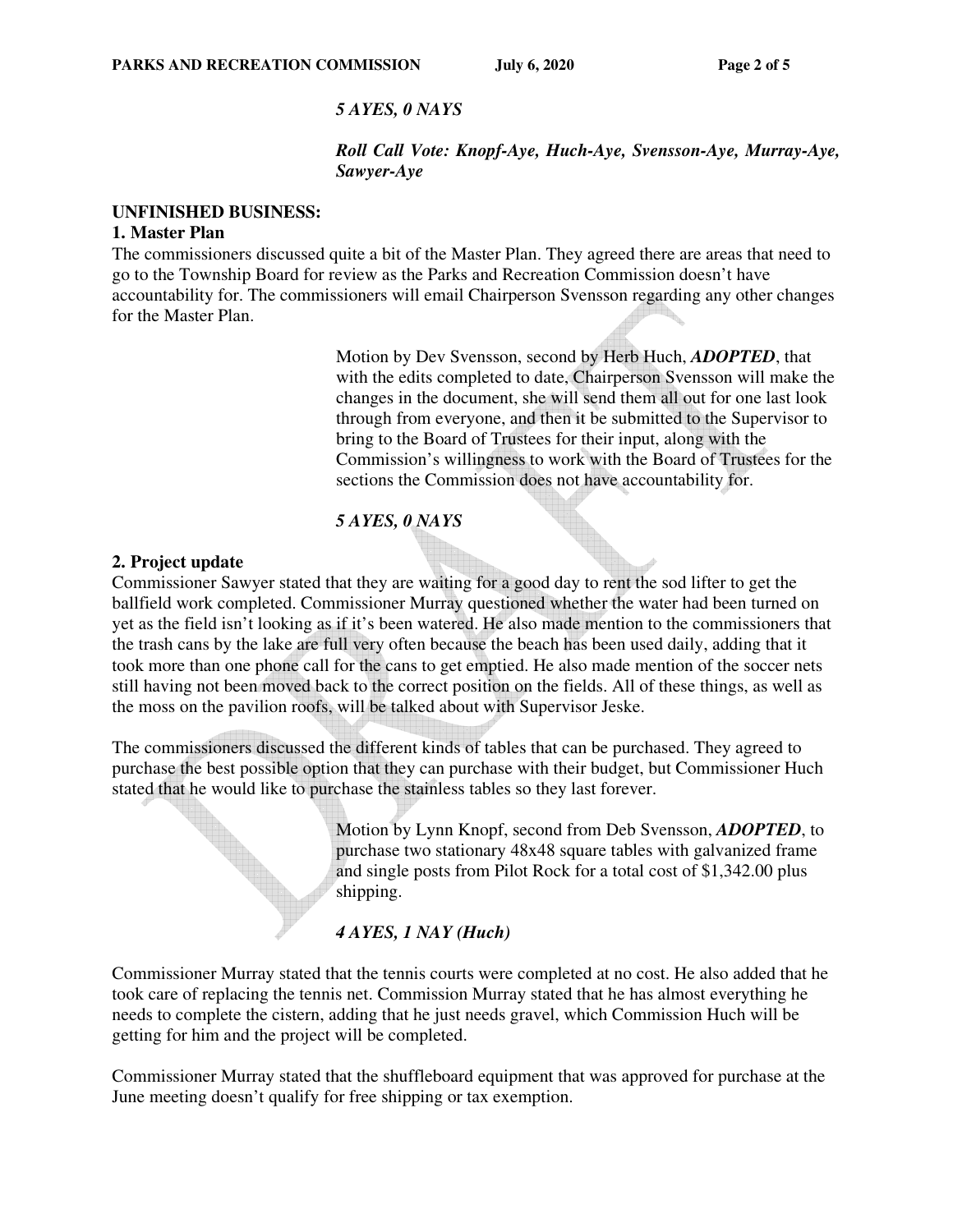Motion by Bob Murray, second from Lynn Knopf, *ADOPTED*, to purchase the Allen R. Shuffleboard Premium Shuffleboard Set from Amazon for \$149.95 plus taxes and shipping.

# *5 AYES, 0 NAYS*

Commissioner Murray mentioned that the horseshoe pit area project will be on hold until treated lumber is available for purchase.

> Motion by Deb Svensson, second from Bob Murray, *ADOPTED*, to authorize the purchase of pet waste bags as needed.

# *5 AYES, 0 NAYS*

Chairperson Svensson mentioned that the park surveys have been completed, but that they will get to see them once the Township Board has the chance to see them.

> Motion by Herb Huch, second from Bob Murray, *ADOPTED*, that the Commission moves forward with the removal of the cement pads from the disc golf course. The donation will go directly to the company taking out the cement pads.

# *5 AYES, 0 NAYS*

The commission discussed getting quotes regarding a stump grinder for an eight-hour period of time to remove stumps down in the lower portion of Nestrom Road Park.

The commission also discussed the purchase of grills. Chairperson Svensson stated that she would like to get the grills purchased. She mentioned that summer is half over, and the purchase should be made to get the grills in for the remainder of summer.

> Motion by Sue Sawyer, second from Lynn Knopf, *ADOPTED*, to purchase one large stainless-steel grill for \$750.00 or less, installed, including everything.

# *5 AYES, 0 NAYS*

Commissioner Knopf will bring information for the sign at Marcus Park to the August meeting.

#### **3. Park dedication**

The commission had a lengthy discussion regarding whether or not the properties have ever been dedicated to the Parks and Recreation Commission. It was mentioned that many meetings included discussions about the park dedications. The commissioners agreed that they would like to come together with the Township Board to discuss the intent of Duck Lake Road Park and what they would like to see happen. It was mentioned that Duck Lake Road Park is not the size originally thought, but it was also mentioned that the Township Board approved the Parks and Recreation Commission Master Plan that stated that Duck Lake Road Park is 18.62 acres. The Commission agreed to have Chairperson Svensson reach out Supervisor Jeske formally requesting a special meeting with the Parks and Recreation Commission and the Township Board to discuss Duck Lake Road Park and the natural area.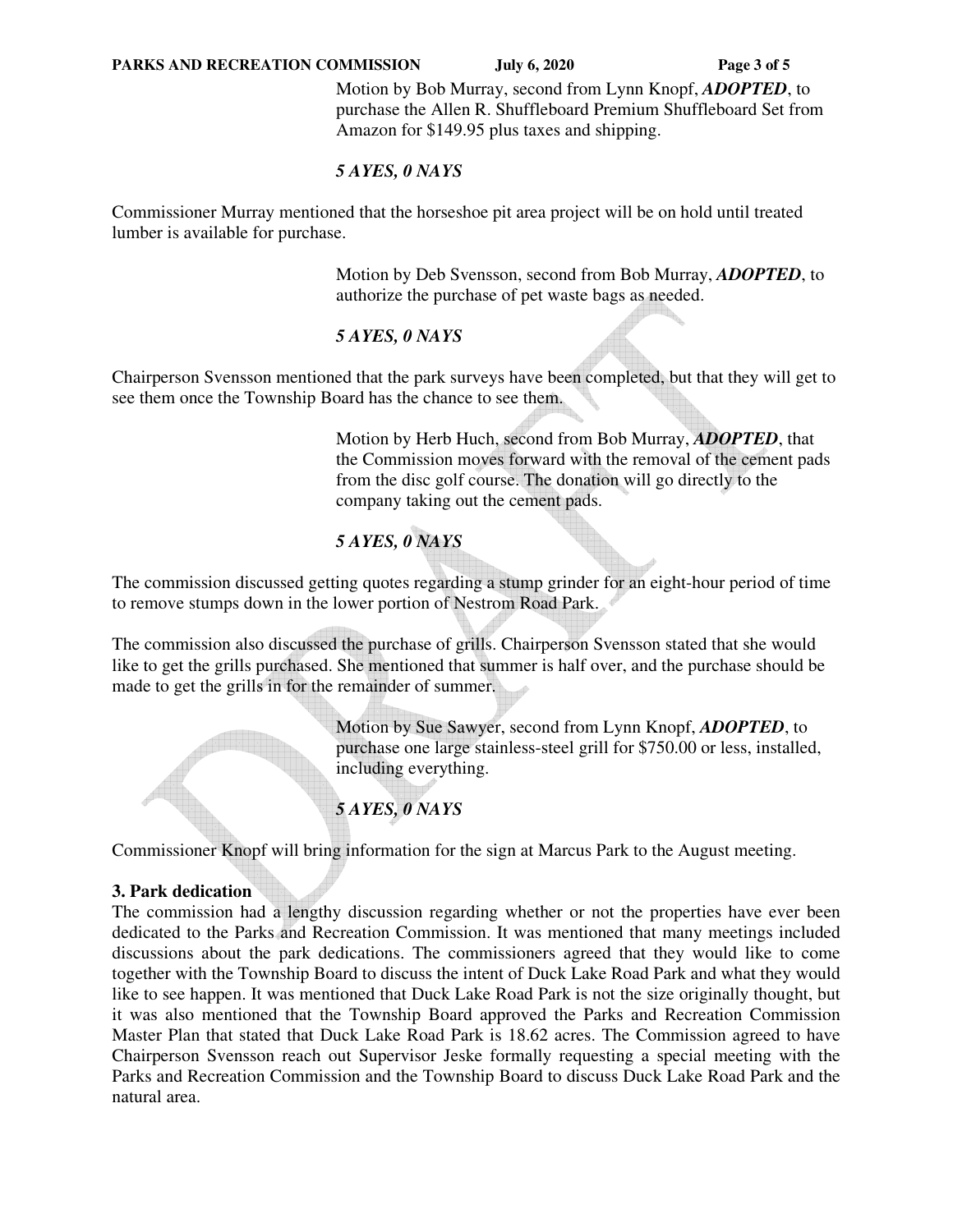Motion by Lynn Knopf, second from, *ADOPTED*, to request a digital copy of the letter from Smith, Haughey, Rice and Roegge on January 29, 2020 from Kevin Even.

# *5 AYES, 0 NAYS*

## **4. Playground equipment**

The commissioners had a lengthy discussion regarding playground equipment. The discussion included whether or not the Commission should have a community build or have the playground professionally built by the company chosen.

> Motion by Deb Svensson, second from Herb Huch, *ADOPTED*, to approve a purchase of playground equipment from Penchura with professional installation under budget.

# *3 AYES, 2 NAYS (Knopf and Huch)*

Motion by Sue Sawyer, second from Deb Svensson, *ADOPTED*, to approve Penchura option three for \$50,791.00 with professional installation

# *4 AYES, 1 NAY (Knopf)*

### **5. Park ordinances**

Motion by Sue Sawyer, second by Herb Huch, *ADOPTED*, to bring the ordinances to the Township Board of Trustees for approval.

# *5 AYES, 0 NAYS*

#### **6. Basektball poles and nets**

Chairperson Svensson suggested selling the basketball poles and nets since they are just sitting around not being used. Commission Murray agreed with the idea, stating that they would need a large cement pad in order to install them.

> Motion by Deb Svensson, second from Herb Huch, *ADOPTED*, to sell the basketball poles and nets.

# *5 AYES, 0 NAYS*

# **7. Shuffleboard equipment**

Discussed with project updates.

# **NEW BUSINESS**

**1. 1st quarter 2020-21 budget amendment (disc golf equipment sale) 160-000-540.000 Donation \$5,000.00** 

> Motion by Herb Huch, second from Sue Sawyer, *ADOPTED*, to accept and approve the payment of \$5,000.00 for the disc golf equipment to be placed in account 160-000-540.000.

*5 AYES, 0 NAYS*